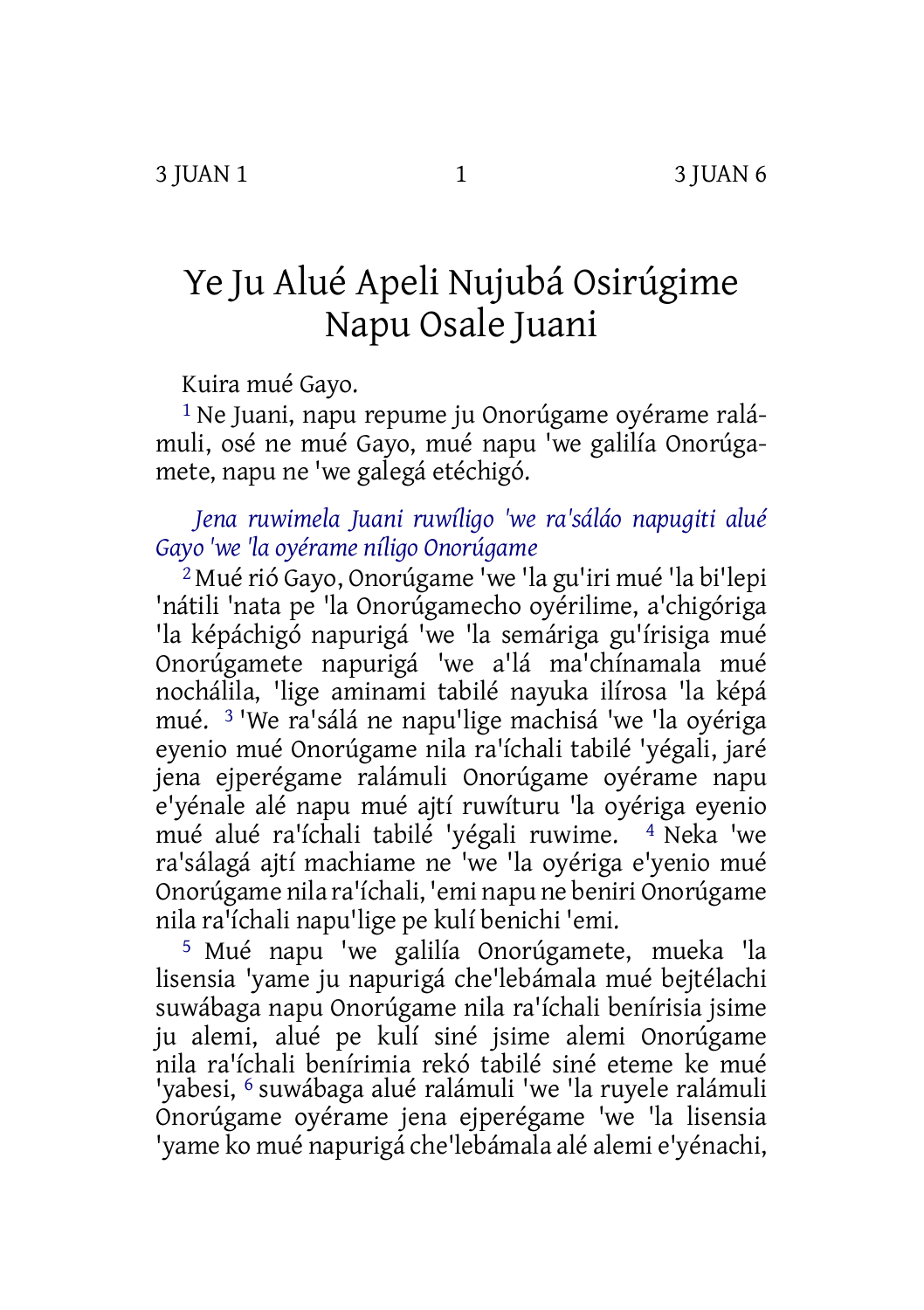'lige 'we 'la 'yame kará mué go'ame napurigá nutugega simámala bilénami simiba Onorúgame nila ra'íchali benírimia. 7 Asíriga 'la júkuru alarigá gu'írichi mué alué ralámuli napugiti alué ralámulika e'yéname alemi 'we 'la oyériga Onorúgame tabilé nareka e'karúgame tábiri i'lía, nibilé go'ámetiri i'lía alué ralámulite napu tabilé oyérame ju Onorúgame. 8 Alekeri ramué 'we 'la gu'íritékuru alué ralámuli napu Onorúgame nila ra'íchali beníriga e'yena alé 'mi napurigá gompaniérola niwa.

## *Jena ruwimela Juaniruwíligo 'we nejkumeme níligo aluérió Riótrepe anilime*

9 Neka osé bilé ra'íchali alué ralámuli Onorúgame oyérame napu ejperé alé napu mué ajtí ruigá alemi e'yénigo jaré alué Onorúgame nila ra'íchali benírame ralámuli napurigá gu'írimala 'emi pe iligá 'we nejkumeme alué rió Riótrepe rewégame, 'we wa'lula neraga chujkírime ju pe nejkumega, ta'mé ganíliga ajtí napurigá 'emi nuleme nímala ne. 10 Alekeri napu'lige alemi simisá ne'ochámala ne alué rió 'lige 'we 'la ma'chígime ruyémala ne napurigá tabilé 'yégiga einámala chátiri ra'íchali beníriga e'yenio ramué peka 'la bijchiá kachi, 'lige pe alieti 'nátaga tabilé lisensia 'yame ju napurigá che'lebámala alé, alemi jsime ralámuli Onorúgame nila ra'íchali benírimia ralámuli, 'lige jaré 'la lisensia 'yánilisa napurigá che'lebámala a'boi ejperélachi, yati sulime ju 'lige 'ma tabilé elime ju napurigá simela alé 'mi Onorúgame nila ra'íchali gepumia napu napuíme ju suwábaga 'emi Onorúgame oyérame. <sup>11</sup> Mué rió Gayo 'we galilime Onorúgamete tase oyériga ilíriwa alué chátiri rejcholi, iligá a'lá rejcholi oyériwa 'nalina. Alué 'we a'lala rejcholi oyérame ka, alueka 'la Onorúgame 'kúchila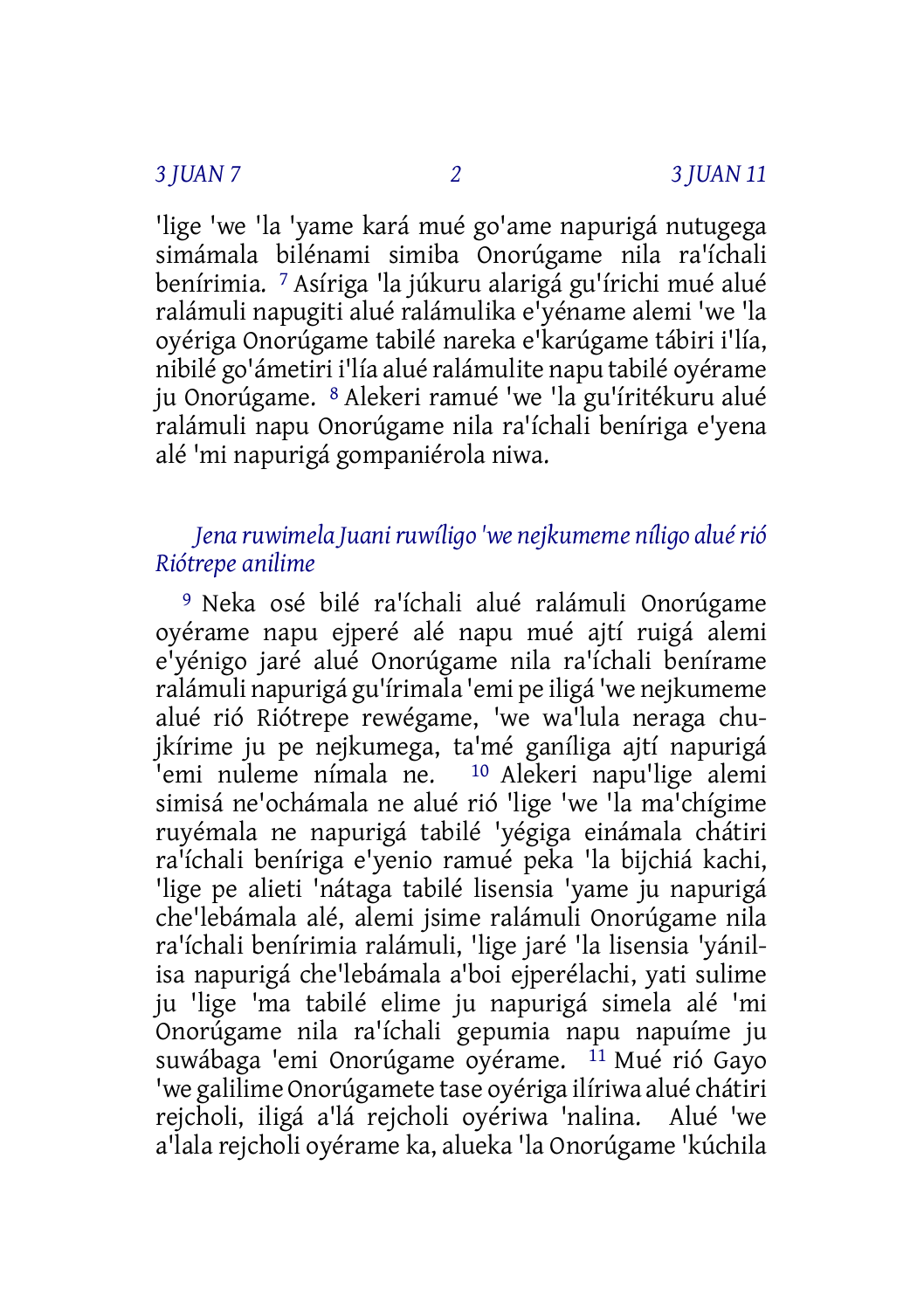3 JUAN 12 3 3 JUAN 15

nímala, alué pe tabilé a'lá rejcholi oyérame ka pe tabilé Onorúgame oyérame kérélamala.

*Jena ruwimela Juani ruwíligo Remetrio 'we 'la oyérame níligo Onorúgame*

12 Suwábaga ralámuli ruwí 'we a'lá oyérame ko alué Remetrio a'lala rejcholi,ramuéchigó ruwiyá 'we 'la oyerio Remetrio alué a'lala rejcholi, 'lige 'emi 'we 'la machí 'la bijchiá ko napu ruyá ramué 'we 'la oyerio alué Remetrio alué a'lala rejcholi.

13 Neka we'ká ra'íchali ra'ichánili mué 'yuga, nobi tabiléchigo aminabi osimélagó ne. 14 Pe 'wemi simea ne alemi napu mué ajtí mué 'yuga ra'ichamia.

15 'We 'la bi'lepi 'nátili 'nátaga asisá 'la képá mué. 'We nábole reporali suwábaga napu mué machime ju napu jena mochí. Muéchigó 'we repóriwaká suwábaga machirume.

Pe ekí képá ye ra'íchali. Wa'lú cheliérabá.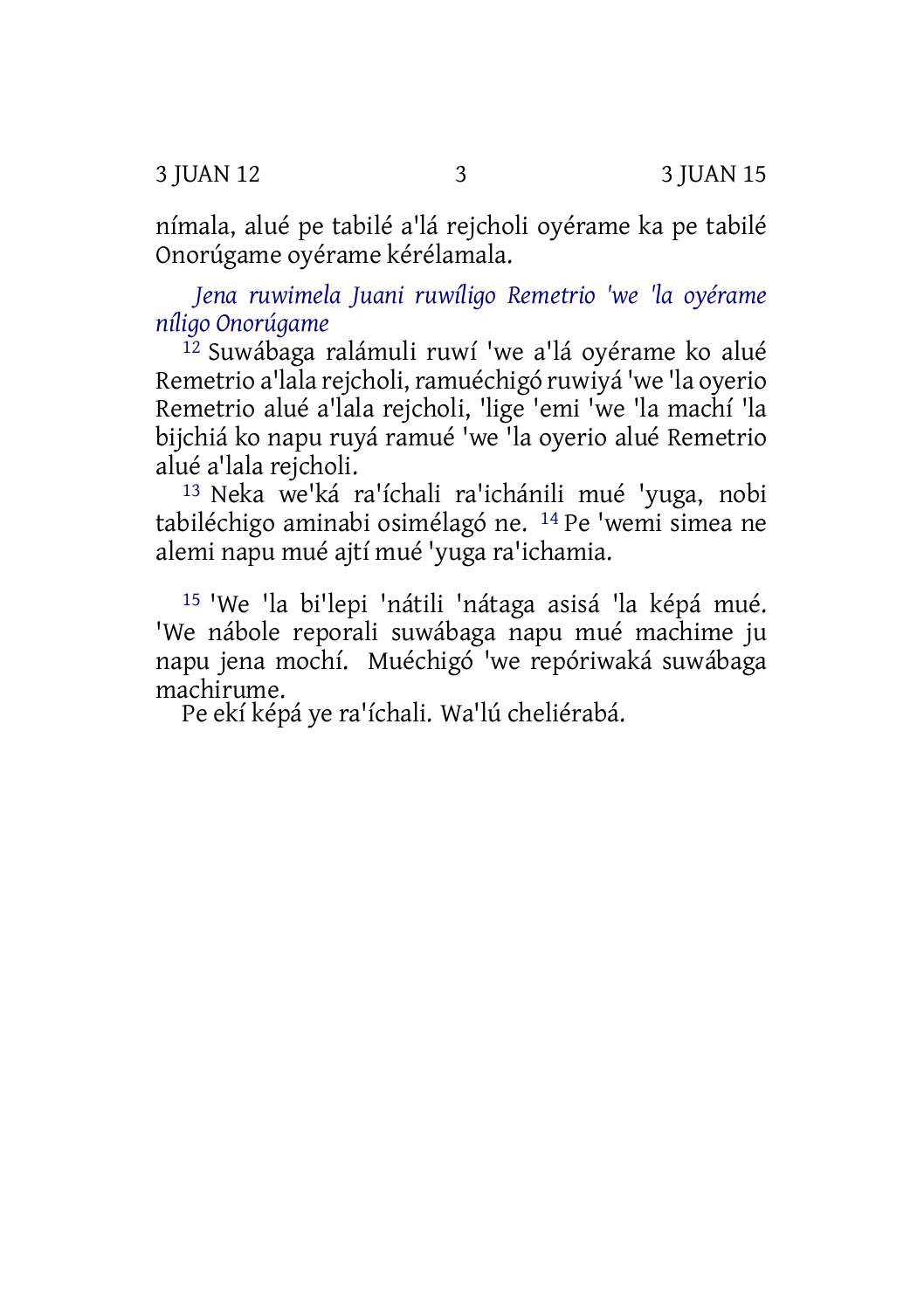4

### Onorúgame nila ra'íchali New Testament in Tarahumara, Western (MX:tac:Tarahumara, Western)

copyright © 2008 Wycliffe Bible Translators, Inc.

Language: Tarahumara, Western

Translation by: Wycliffe Bible Translators, Inc.

Tarahumara Baja [tac], Mexico

Copyright Information

©Wycliffe Bible Translators, Inc. 2008

This translation text is made available to you under the terms of the Creative Commons License: Attribution-Noncommercial-No Derivative Works. (http:// creativecommons.org/licenses/by-nc-nd/3.0/) In addition, you have permission to port the text to different file formats, as long as you do not change any of the text or punctuation of the Bible.

You may share, copy, distribute, transmit, and extract portions or quotations from this work, provided that you include the above copyright information:

You must give Attribution to the work.

You do not sell this work for a profit.

You do not make any derivative works that change any of the actual words or punctuation of the Scriptures.

Permissions beyond the scope of this license may be available if you contact us with your request.

The New Testament

in Tarahumara, Western

### ©Wycliffe Bible Translators, Inc. 2008

This translation is made available to you under the terms of the Creative Commons Attribution-Noncommercial-No Derivatives license 4.0.

You may share and redistribute this Bible translation or extracts from it in any format, provided that:

You include the above copyright and source information.

You do not sell this work for a profit.

You do not change any of the words or punctuation of the Scriptures.

Pictures included with Scriptures and other documents on this site are licensed just for use with those Scriptures and documents. For other uses, please contact the respective copyright owners.

2014-04-30